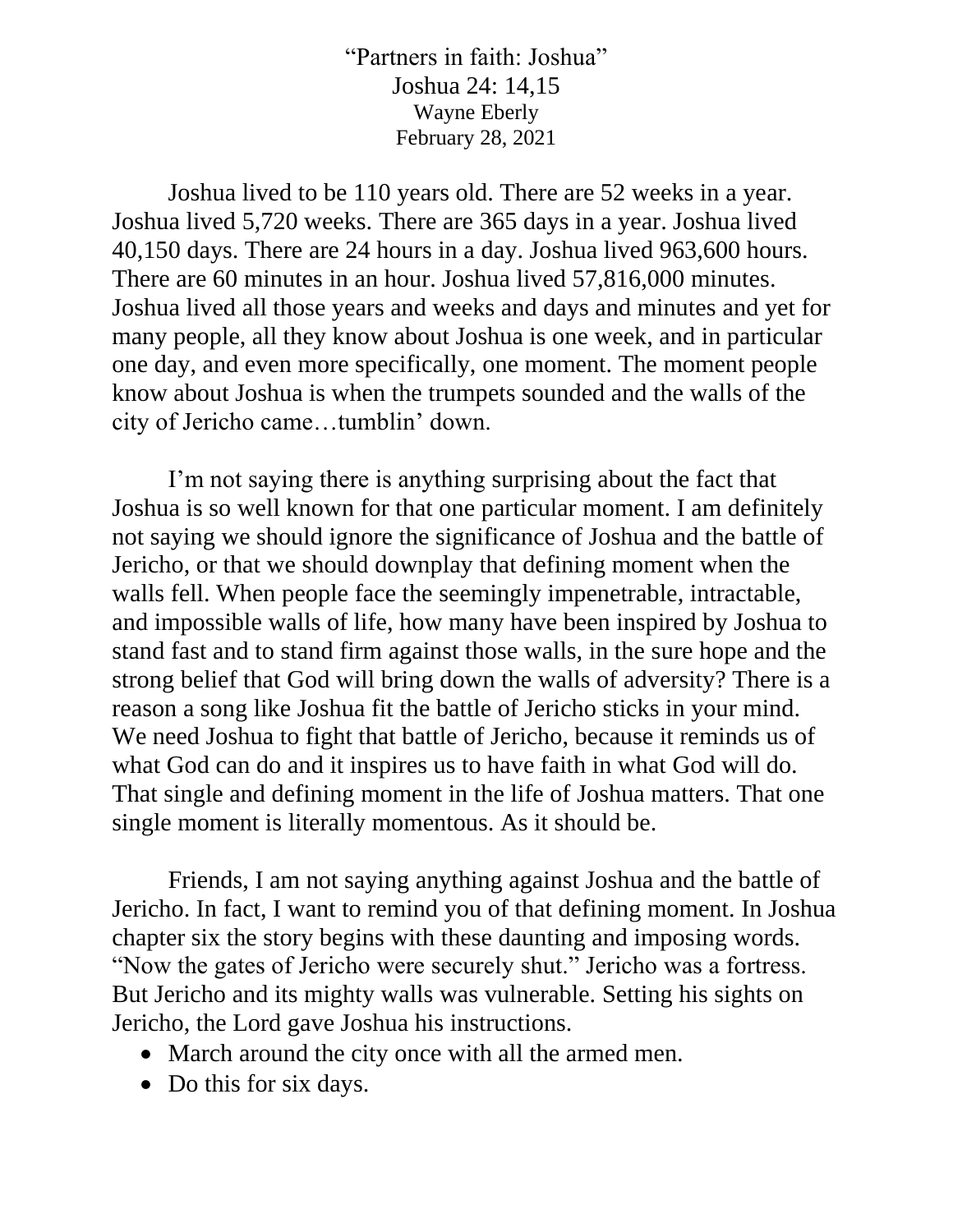- Have seven priests carry trumpets of rams' horns in front of the ark (of the covenant).
- On the seventh day, march around the city seven times, with the priests blowing the trumpets.
- When you hear them sound a long blast on the trumpets, have all the people give a loud shout.
- Then the wall of the city will collapse.

Joshua lived 110 years, but that one week, walking around Jericho, those seven days must have etched an indelible memory in his mind. What was Joshua wondering as he made that daily loop around the walls?

**Day one**…did God really say the wall would fall? But instead of stirring doubt, Joshua remembered that God had only to speak and in six days the whole world came into being. And so Joshua said, "The wall will fall."

**Day two**…did God really say the wall would fall? But instead of stirring doubt, Joshua remembered how Pharaoh and his minions squirmed as the waters of the Nile turned to blood, as flies and gnats and locusts swept down on their oppressors, as boils and hail and darkness covered the entire land of Egypt. And so Joshua said, "The wall will fall."

**Day three**…did God really say the wall would fall? But instead of stirring doubt, Joshua remembered how at the Lord's command Moses had raised the staff and the waters of the Red Sea were split right in two, walls of water rising on both sides so Israel could pass through in the middle on dry land. And so Joshua said, "The wall will fall."

**Day four**…did God really say the wall would fall? But instead of stirring doubt as he looked up at those massive walls, Joshua remembered the day he and all Israel looked up and saw bread raining down from heaven…a heavenly blessing that lasted forty whole years. And so Joshua said, "The wall will fall."

**Day five**…did God really say the wall would fall? When the people claimed to be dying of thirst in the oppressive heat of the desert, God told Moses to take the same staff that parted the waters of the Red Sea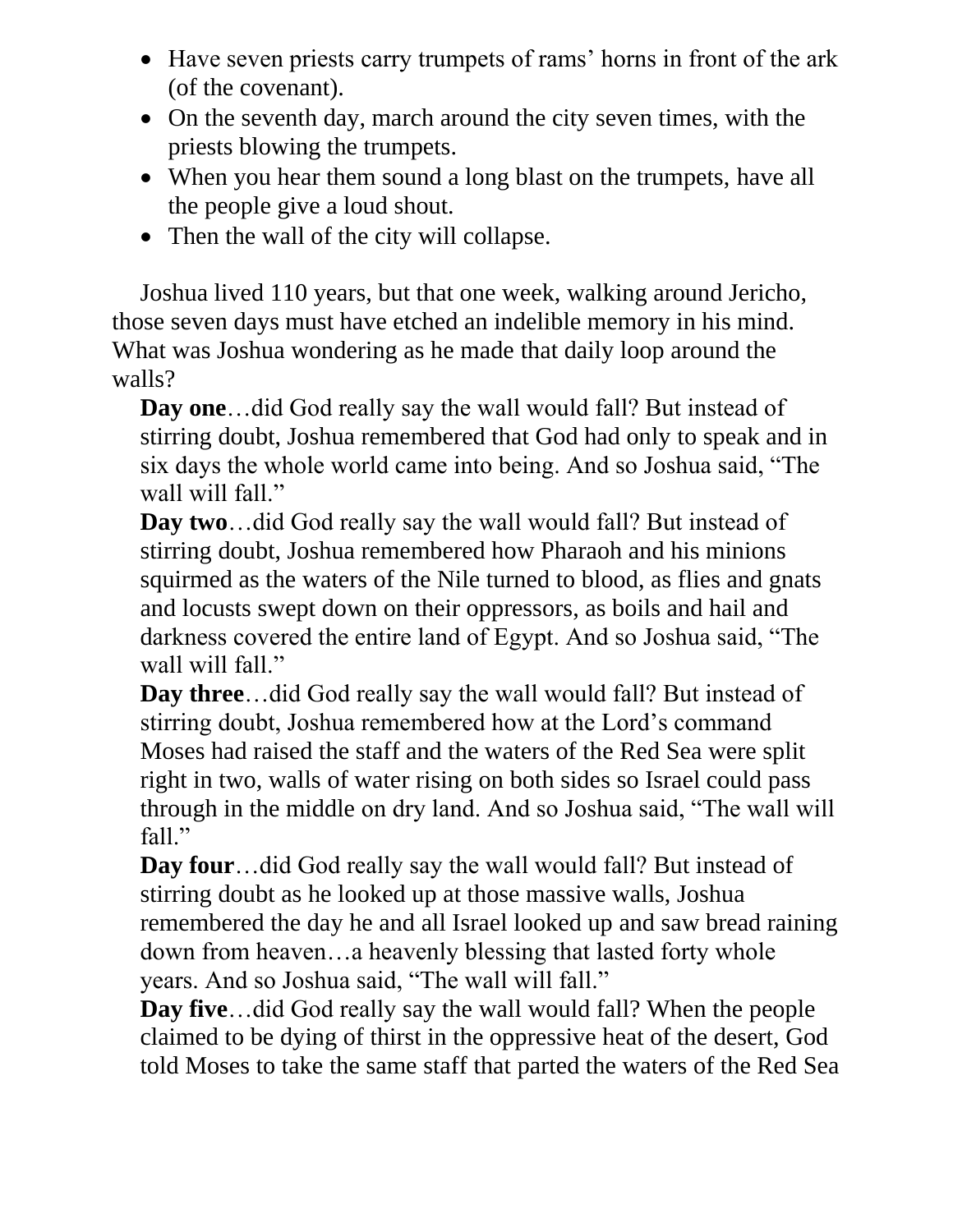and strike a rock. Water gushed forth from the rock. And so Joshua said, "The wall will fall."

**Day six**…did God really say the wall would fall? During those dog days in the desert a rebellion arose against Moses. The riff raff who raised the complaint were swallowed up when the earth split in two. And so Joshua said, "The wall will fall."

**Day seven…**did God really say the wall would fall? On that seventh day as they circled the city seven times, Joshua thought back to a recent event, when he himself had led Israel into the Promised Land, when the people had come right up against the banks of the Jordan River, how God had firmly established Joshua as the leader by stopping the waters, waters raging at flood stage, allowing the new Moses to lead his people across on dry land. And so with steely reserve and rock solid faith Joshua said, "The wall will fall."

And so it is that a man who lived 110 years became defined by one single moment. Joshua fit the battle of Jericho…and the walls came tumblin' down. The wall did fall. No, I am not saying anything against Joshua and the battle of Jericho.

But at the same time, I do want to say there is more to Joshua than the battle of Jericho. Don't we miss something if we only focus on this one event.

- Neil Armstrong took something like 216,262,500 steps in his lifetime. There is more to Neil Armstrong than the one small step he took for man and the one giant leap he took for mankind way back when he planted his foot on the moon.
- Judy Garland starred in 34 movies, and in those movies she wore countless pairs of shoes. There is more to Judy Garland than those ruby slippers.
- Painful New England sports memories for a thousand. Bill Buckner played in 2,517 games in a career that spanned more than two decades. Red Sox fans, there is more to Bill Buckner than one ground ball in the 1986 World Series.
- Thomas Edison had patents on 1,093 inventions. There is more to Thomas Edison than the light bulb.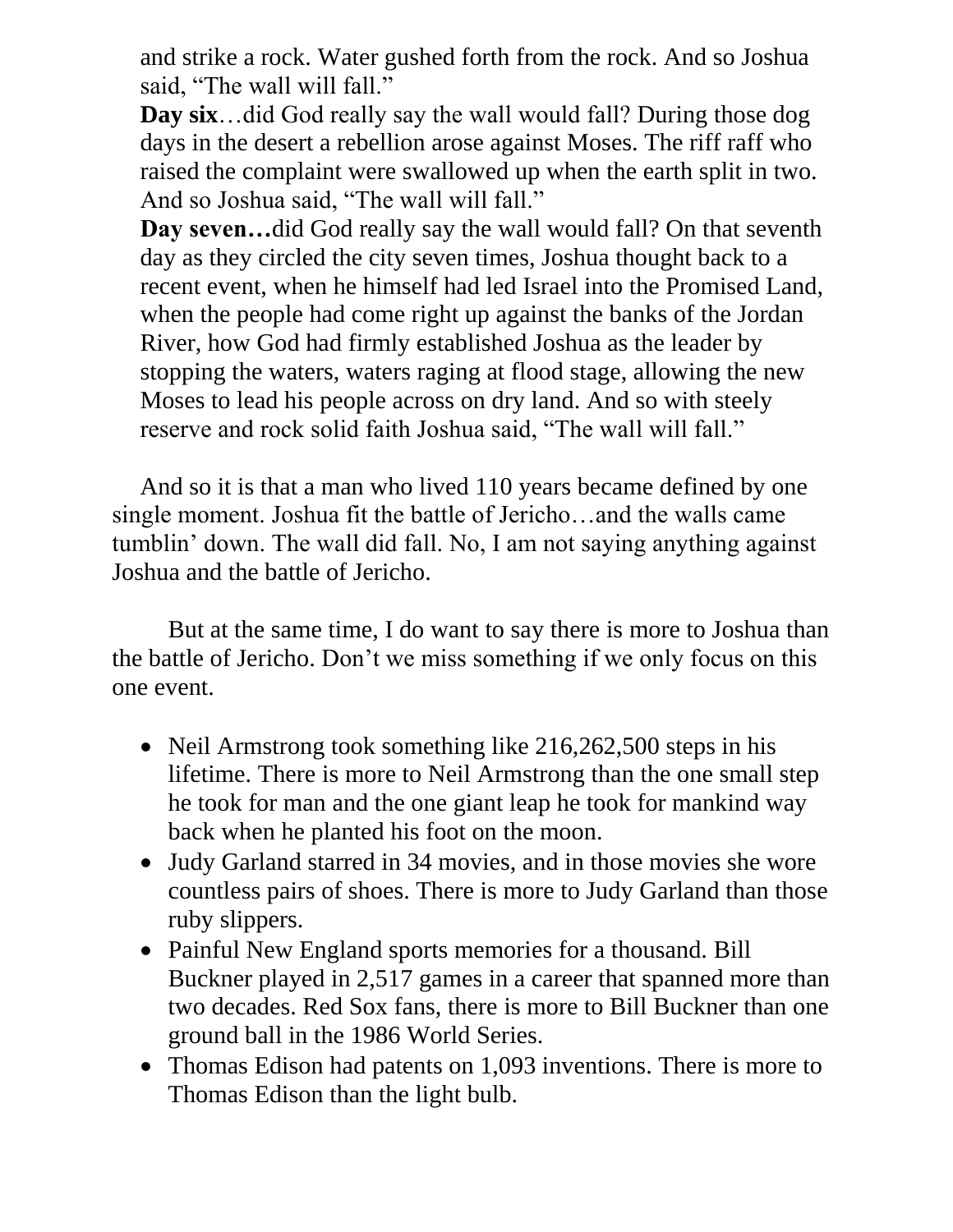- There was more to Lincoln than the Gettysburg Address.
- There is more to San Francisco than the Golden Gate Bridge...to New York City than the Empire State Building….to China than the Great Wall…to the French than French fries…to McDonald's than hamburgers. Haven't you ever heard of the McRib Sandwich?
- There is more to Dallas than J.R. Ewing, more to Chicago than their hot dogs, more to Pizza than pepperoni, more to Betsy Ross than the American flag, to Francis Scott Key than the National Anthem, to Benjamin Franklin than a kite.
- Believe it or not there is more to Bernie Sanders than a pair of mittens!
- And yes, there is more to Joshua than the battle of Jericho.

When Joshua comes to the walls of that fortified city we know as Jericho, we are in the sixth chapter of Joshua. There are still eighteen chapters to go in the book of Joshua. There is more to Joshua than the battle of Jericho. And the more is not just what comes after Jericho. By the time Joshua gets to Jericho, he has already been a part of the Exodus and wilderness and Promised Land saga since way back in Exodus 17. Joshua has already been with us through the final 23 chapters in Exodus, the 27 chapters of Leviticus, the 36 chapters in Numbers, and all 34 chapters in Deuteronomy. Jericho plays a prominent role in the life of Joshua. But that one moment is not all there is to Joshua. There is more to Joshua than the battle of Jericho. If you add it all up, Joshua is part of this foundational story in the life of Israel for 144 chapters, plus he even appears in the first two chapters of the book of Judges.

And it is not just the breadth and scope of his involvement in what is truly the foundational experience for the people of God, but Joshua's role is amplified because he is the one who succeeds Moses as the leader of the Israelites. If all we know about Joshua is that he fit the battle of Jericho, we miss the unique opportunity to see how God raises up a young person, how God puts that person in situations to learn and to be tested and tried, how God provides a mentor to guide and shape his steps, how God brings him in close to see transformational moments, how God places the mantle of leadership on his shoulders, how God blesses him with words and the power to make him equal to the task, and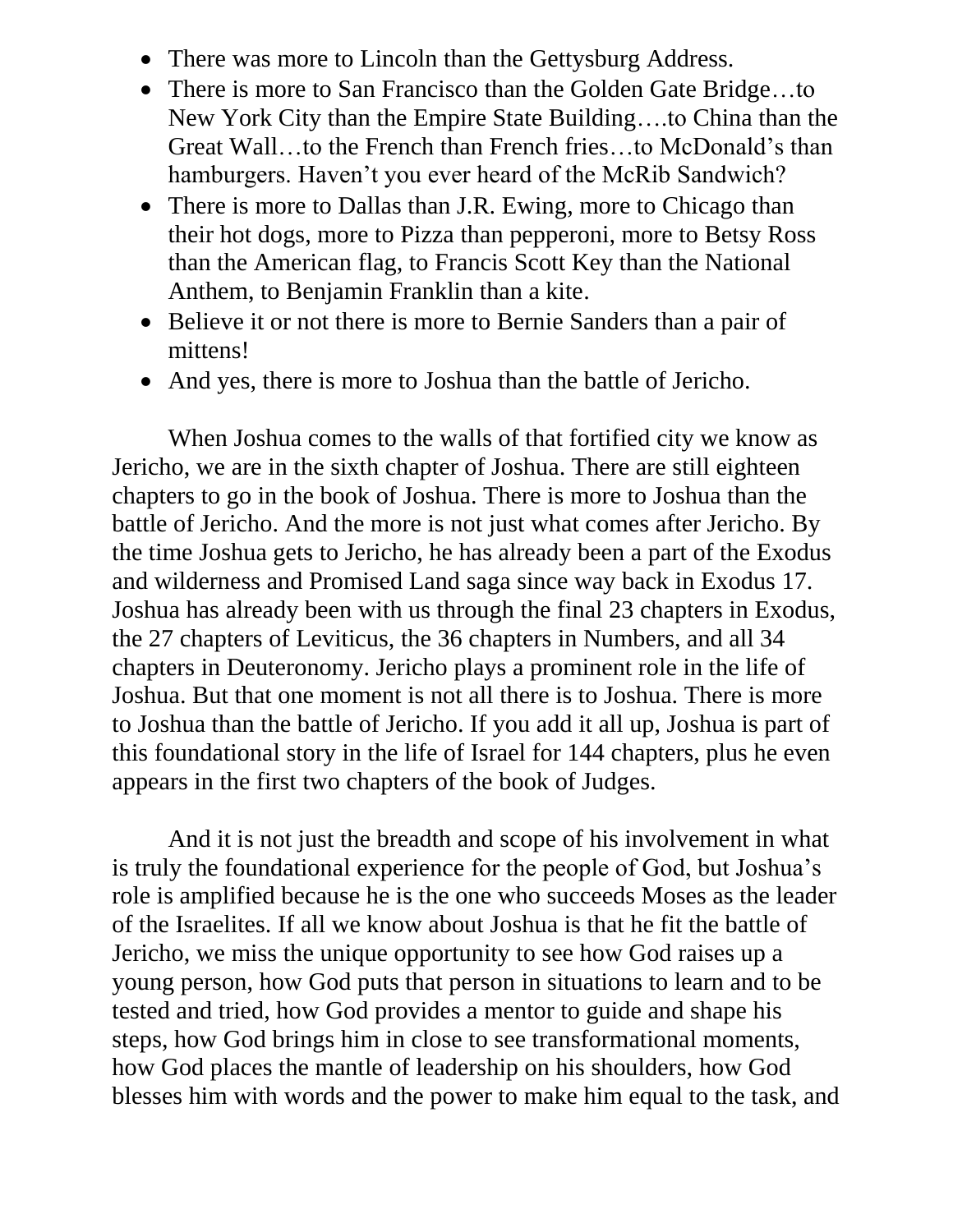in the end how God walks with him until he too passes the torch on to those who follow. Because what Joshua experienced in his one lifetime is what the church experiences over and over again in our lifetime, that process of raising up leaders, training, mentoring, guiding, shepherding, entrusting, equipping, following, and then doing it all over again and again and again, we make a grave mistake if we put Joshua in a box called Jericho and neglect the powerful truth that there is so much more to Joshua than those seven days and that one giant wall that crashes to the ground.

I don't even know where to begin with what it would take to prepare a person to succeed a leader like Moses, a leader who was such a larger-than-life figure. But if we begin at the beginning, at the first moment we meet Joshua, we benefit greatly from noting the many and varied experiences that shaped the life of Joshua.

- The first time we are introduced to Joshua is in Exodus 17 when the Israelites go to fight the Amalekites. Moses sent Joshua out to lead the troops into battle. We can imagine the lessons learned as he faced off in combat, but we take particular interest in the lesson Joshua learned every time he would look back at his mentor Moses. That was the day Moses watched the battle from a hill. As long as Moses could raise his arms the battle went in favor of Israel. Joshua saw that day that great leaders get exhausted, that great leaders give in to fatigue. But if the leader has support, if the leader has ones who stand on the left and the right and lift those tired arms, leaders can persevere through the struggle. Lesson one in terms of leadership. Get yourself an Aaron and a Hur.
- The very next thing Joshua observed was the mighty Moses getting a lecture from his father-in-law Jethro. Jethro sat him down and told Moses he was wearing himself out, and all the people as well. Moses was trying to judge every single case that came his way. Jethro said, "Select capable ones from the people, ones who fear God, who are trustworthy, who hate dishonest gain, and appoint them as leaders over smaller groups." If lesson one was get an Aaron on the right and a Hur on the left, lesson two followed immediately on the heels. Get a whole cadre of leaders, a community of leaders, and make this a team effort.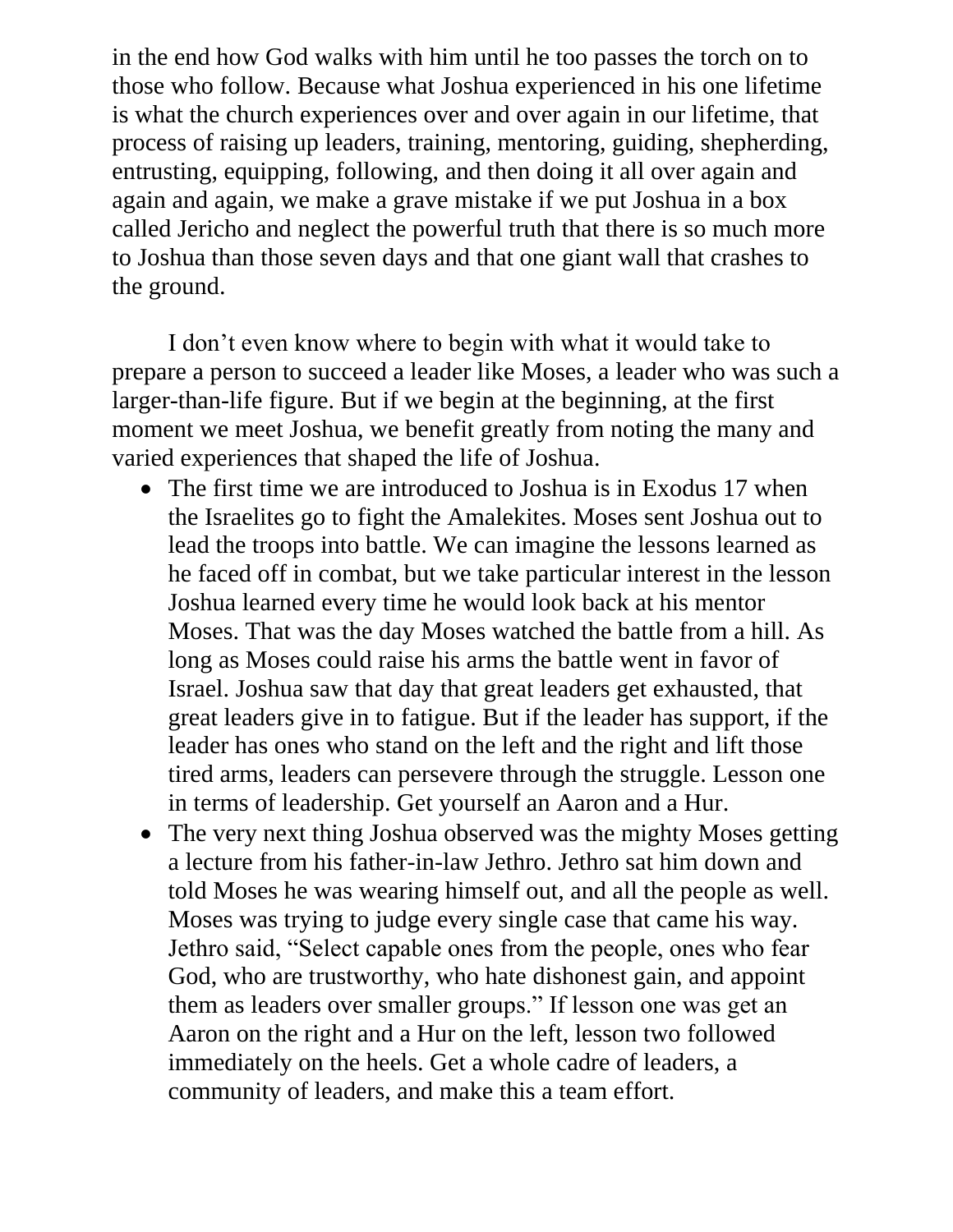- When the covenant was confirmed, the covenant on Mount Sinai, the covenant that was symbolized by the Ten Commandments, when Moses went up to confirm that covenant with the Lord, "Moses set out with Joshua his aide…" Exodus 24:13 To be a leader of the people of God is to be obedient to the word of God, to the covenant of God revealed in the word of God. Do not let these words depart from you. Joshua learned that lesson first hand, on the mountain.
- Joshua would learn that to lead the people would bring him not only into direct contact with the written word of God, with the words of the covenant, Joshua would come into direct contact with God himself. Exodus 33 describes Moses entering the tent of meeting. As Moses would enter the tent, the pillar of the cloud would come down and stay at the entrance, while the Lord would speak to Moses. Moses would speak face to face with the Lord, and then return to the people. When Moses would return, we are told, "But his young aide Joshua did not leave the tent." (Exodus 33:11) Joshua was being nurtured in a relationship with God that was intimate and personal.
- Much happens over those extended years in the wilderness, including Joshua being one of the twelve who scouts out the Promised Land. Joshua, inspired by Caleb, also stands up and calls the people to trust God and follow the Lord's leading. While Joshua again stands out for his courage, it is in the midst of these trials and travails that Moses stumbles and is forbidden to enter the Promised Land. It must have pained Joshua to see his mentor stumble, but that in itself is a vital lesson in spiritual leadership. No matter who we are and how devoted we are to God, we all fall short. We put our faith in God, not in human leaders. So the day came when God revealed that Joshua would succeed Moses.
- The Lord said to Moses, "Take Joshua son of Nun, a man in whom is the spirit, and lay your hand on him…Give him some of your authority so the whole Israelite community will obey him…Moses did as the Lord commanded…He laid his hands on him and commissioned him."
- When Moses died, it was Joshua who led the Israelites into the Promised Land. The final handoff is rich and reverent, filled with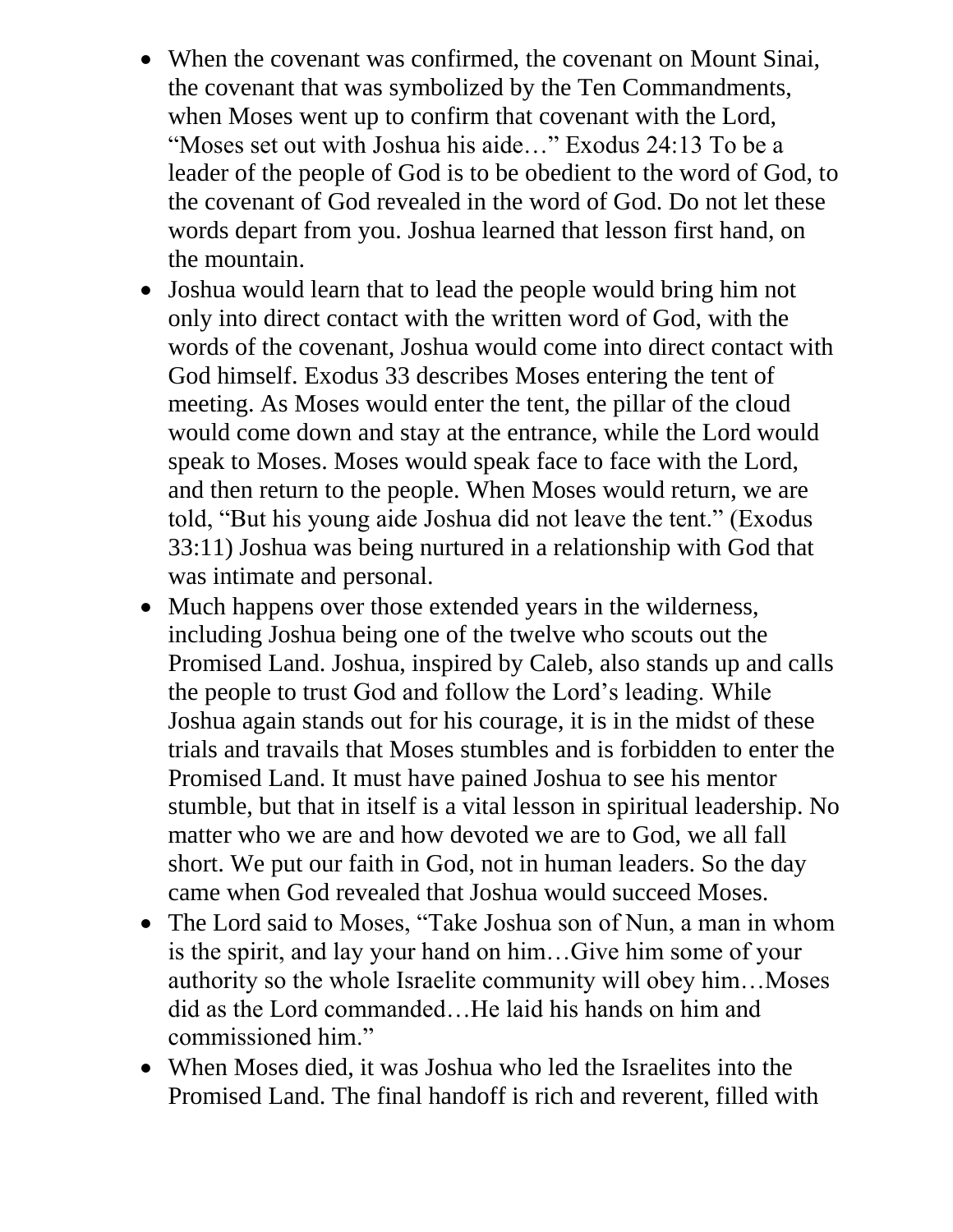words of blessing and a call to boldness. Three times as Deuteronomy ends and the book of Joshua begins the Lord says to the people in general and to Joshua in particular, "I will never leave you nor forsake you." Three other times the Lord says to Joshua, and to Joshua alone, "Be strong and courageous, because you will lead this people…Be strong and very courageous. Be careful to obey all the law my servant gave you…do not let this Book of the Law depart from your mouth; meditate on it day and night…Have I not commanded you? Be strong and courageous. Do not be terrified; do not be discouraged, for the Lord your God will be with you wherever you go." (Joshua 1:6-9)

There is more to Joshua than the battle of Jericho. And if we want a quick study in how calling, training, equipping, nurturing, providing opportunities to succeed…providing opportunities to fail…supporting, encouraging, coming alongside, and standing alongside leaders and future leaders…if we want a quick study in how this whole process is a vital part of being a community of faith, we find it in the life of Joshua. If we only focus on Joshua and the battle, we can fall into a terrible trap. If we only focus on Joshua and the battle of Jericho, when that wall falls, we think the story is over. The story is not over. The story of Joshua does not begin with the battle of Jericho and it does not end with the battle of Jericho. Focus only on Jericho and we miss the call the church has to invest in future leaders, to call leaders, to call all people to follow, to call all people to faithful living, to call all people to explore their gifts and talents and put those gifts and talents into practice.

If we focus only on Joshua and the battle of Jericho, we miss the chance to stand in a great assembly as that 110 year old man named Joshua makes his final address to the people of God. On that day he knew his time as leader was coming to an end. Imagine that day. Joshua was the link to the legend. A baby had been born and placed in a basket in the bullrushes. That baby grew up to be Moses. Moses had an assistant named Joshua. As Moses led, Joshua learned. As Moses stepped aside, Joshua stepped forward. And now that very Joshua has a few final things to say.